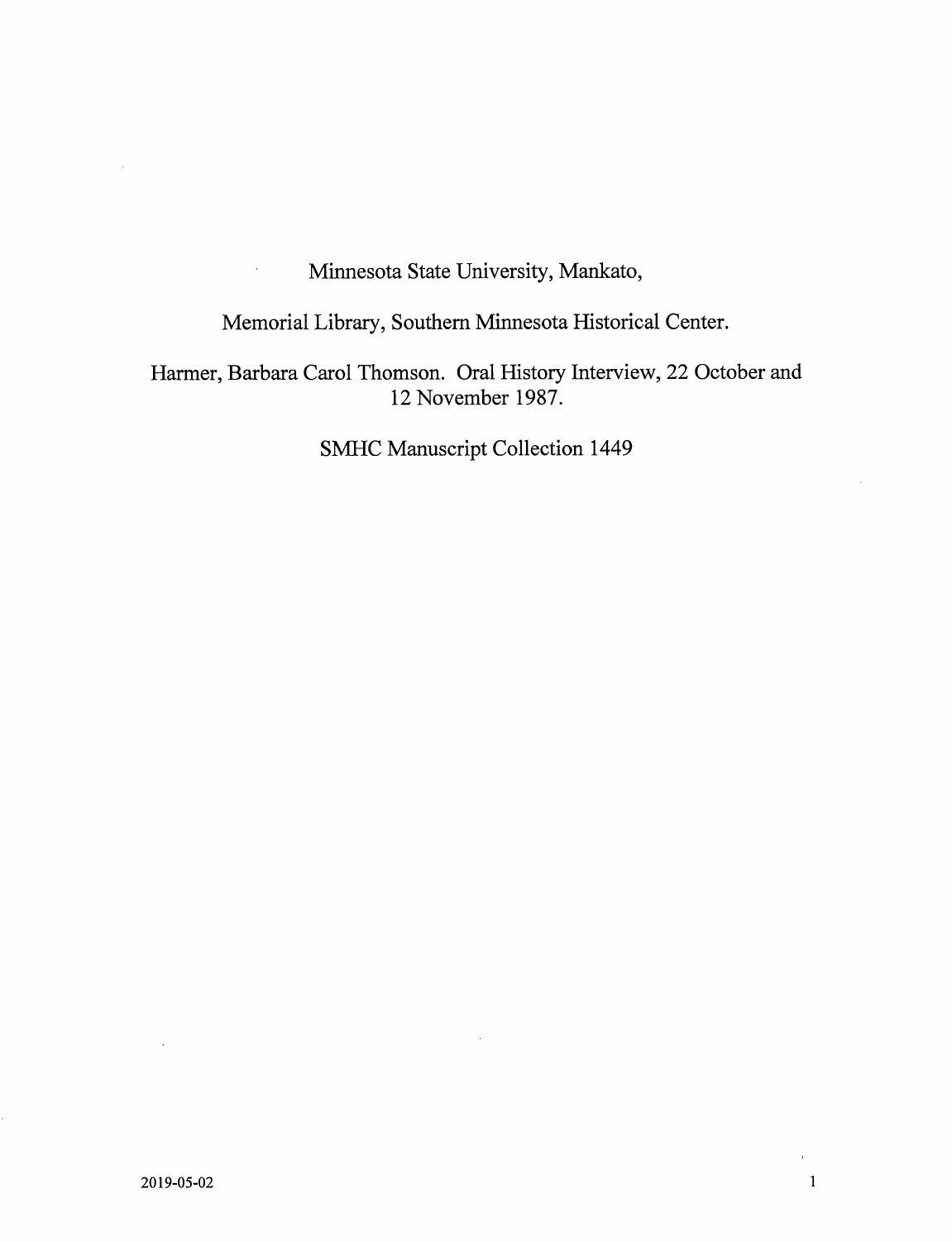## Harmer, Barbara Carol Thomson. Oral History Interview, 22 October and 12 November 1987. SMHC Manuscript Collection 1449. 1 folder and 1 audiocassette.

#### ABSTRACT:

The Barbara Harmer collection consists of an audiocassette and transcript of an oral history interview conducted between Harmer and Laura Wicks during the fall of 1987. Harmer began her career in education in 1950. She remained an art education teacher until 1986. In the interview, Harmer discussed the areas of change and continuity that occurred during her career. She noted how society strongly influences adolescents and how these changes affected her role as an educator. Furthermore, she discussed the impact of state regulations, administrative involvement, and the influence of other teachers upon her own style of teaching.

This oral history interview was conducted as a requirement for the graduate level Educational Foundations course entitled History of Education in American Culture at Mankato State University in Mankato, Minnesota.

### RESTRICTIONS:

There are no restrictions on use of this collection for research purposes. The researcher assumes full responsibility for observing all copyright, property and libel laws as they apply.

## COLLECTION CITATION:

This collection should be cited as:

Harmer, Barbara Carol Thomson. Oral History Interview, 22 October and 12 November 1987. SMHC Manuscript Collection 1449, Southern Minnesota Historical Center, Memorial Library, Minnesota State University, Mankato.

#### ACQUISITION:

Barbara Harmer donated this collection in October 1987.

#### PROCESSED BY:

Laura A. Wicks transcribed the interview in November 1987. Jeff A. Jenson processed the collection and developed the finding aid in November 2002.

#### OCLC AND REIN:

After checking the OCLC and RLIN national databases in November 2002, it has been determined that there are no similar manuscript collections about Barbara T. Harmer available elsewhere.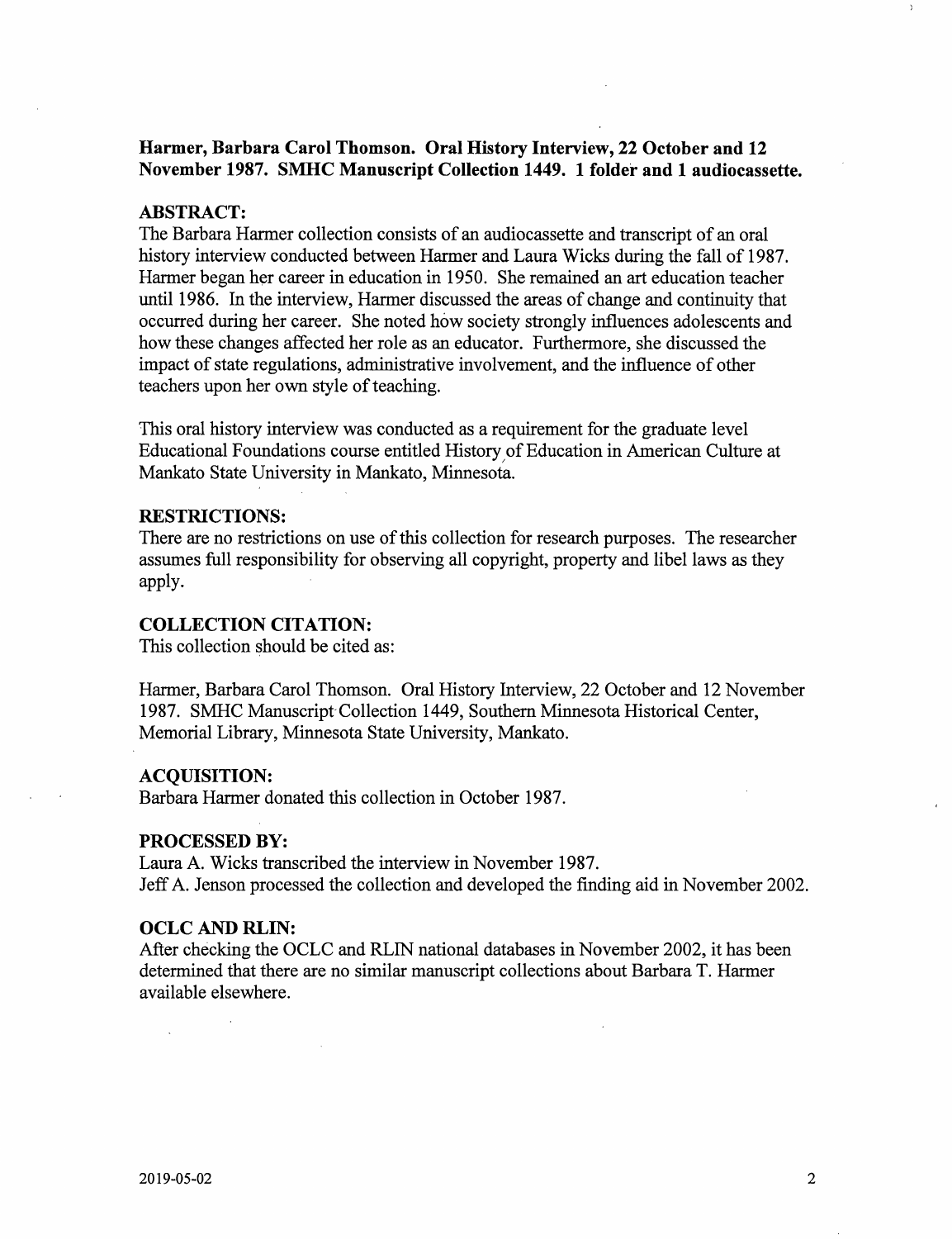# LCSH SUBJECT HEADINGS:

 $\mathcal{L}^{\text{max}}_{\text{max}}$  , where  $\mathcal{L}^{\text{max}}_{\text{max}}$ 

 $\label{eq:2} \frac{1}{2} \sum_{i=1}^n \frac{1}{2} \sum_{j=1}^n \frac{1}{2} \sum_{j=1}^n \frac{1}{2} \sum_{j=1}^n \frac{1}{2} \sum_{j=1}^n \frac{1}{2} \sum_{j=1}^n \frac{1}{2} \sum_{j=1}^n \frac{1}{2} \sum_{j=1}^n \frac{1}{2} \sum_{j=1}^n \frac{1}{2} \sum_{j=1}^n \frac{1}{2} \sum_{j=1}^n \frac{1}{2} \sum_{j=1}^n \frac{1}{2} \sum_{j=1}^n \frac{1}{$  $\mathcal{L}_{\text{eff}}$ 

 $\sim$   $\sim$ 

 $\sim 10$ 

Harmer, Barbara Thomson, interviewee. Harmer, Barbara Thomson, Interviews. Wicks, Laura A., interviewee. Art teachers—Minnesota—Mankato. Educational change—Minnesota—Mankato. Teachers—Minnesota—Interviews. Oral History.

 $\sim$   $\lambda$  $\frac{1}{2}$ 

 $\sim 10^{11}$  km s  $^{-1}$ 

 $\bar{\beta}$ 

 $\sim 10^{-11}$